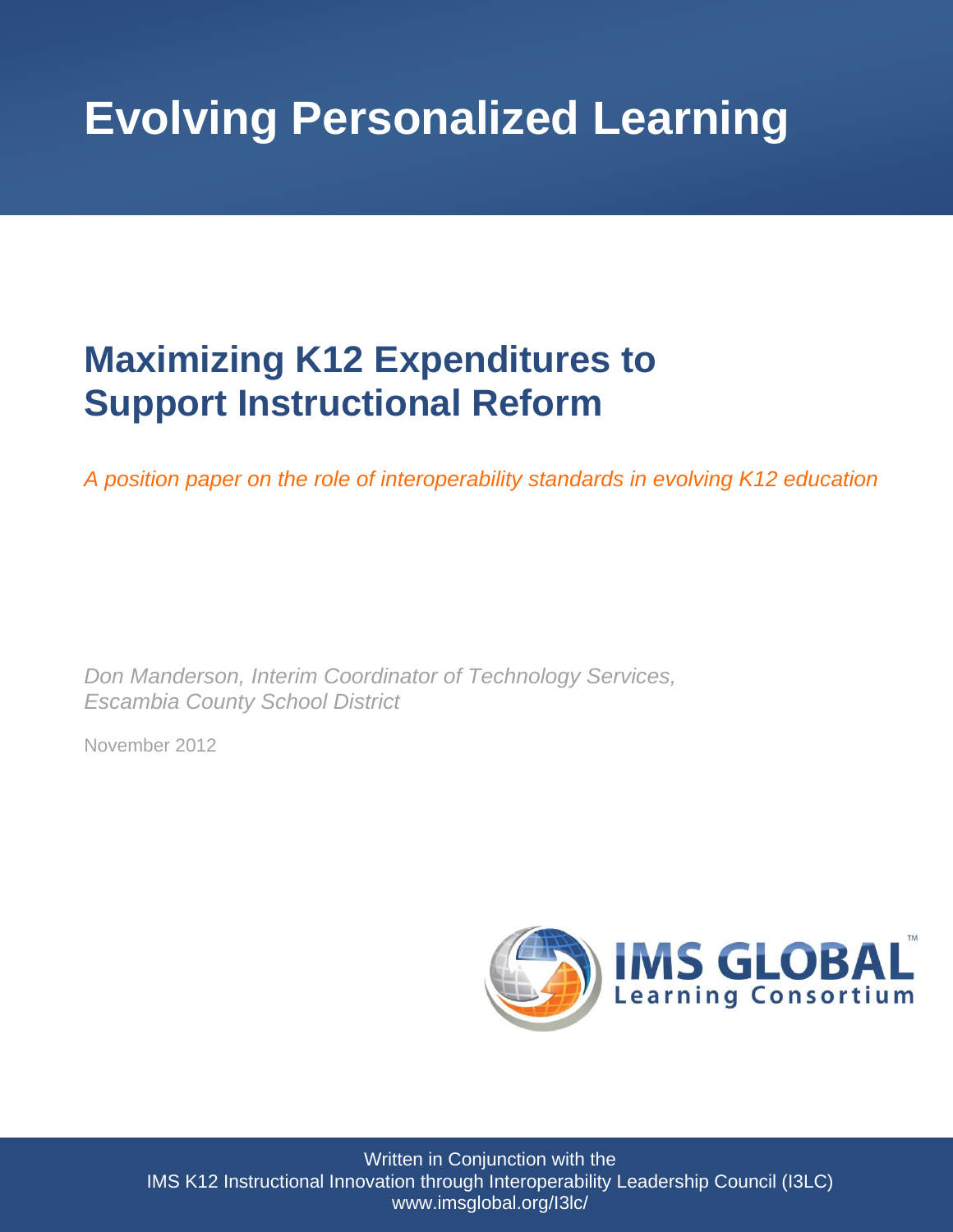#### **Introduction**

A rare alignment of the legislative, pedagogical and technical trends currently impacting education is providing an opportunity to dramatically and positively evolve K12. The potential synergy among these trends, if acted on decisively, can be leveraged to institute a K12 instructional approach that is academically rigorous, appropriately social, and responsive to all K12 demographics at an individual level. These trends are iterated below. An explanation of the synergistic role of each is included in Appendix 1.

- Common Core State Standards (CCSS)
- PARCC<sup>1</sup>/SBAC<sup>2</sup> Assessment Reforms
- Ecosystem<sup>3</sup> Interoperability Standards
- Race to the Top (RTTT) Educational **Ecosystems**
- Individualized Prescription of Learning Resources
- Movement toward Responsible Rather Than Acceptable Use Policies
- Conversion to Digital Curriculum
- Cloud Hosted Services
- Virtual and Blended Instruction
- Affordable Mobile Devices
- Ubiquitous Wireless Access

Among these, CCSS, PARCC/SBAC Assessment Reform, Interoperability Standards and RTTT are arguably the most critical. Integration of digital curriculum within the instructional process, virtualized instruction, and equitable distribution of mobile devices and wireless connectivity are also integral if not crucial to an evolving K12. However, these typically operate at a mechanical or process level. Unlike CCSS, PARCC/SBAC, Interoperability standards and RTTT, which require a fundamental change in the way K12 conceptualizes instruction, assessment and the role of district ecosystems in delivery of educational services.

This position paper provides an overview of the opportunity that exists for K12 education to evolve to delivering personalized learning, the pedagogical and technical components required, solutions to overcome barriers to achieving success, and the role of interoperability standards in maximizing K12 expenditures to support instructional reform.

#### **Pedagogical Components of K12 Reform**

Obviously, the synergistic pedagogical trends outlined in the introduction are being driven by K12's adoption of the CCSS and the more interdisciplinary and project-based approach to instruction required by that adoption. CCSS are defined in terms of the ability to pragmatically apply academic skills to solve realworld problems within collaborative environments typical of the workplace and college courses. Pedagogy is also being driven by the authentic and performance-based CCSS assessment approach being implemented by SBAC and PARCC (see sample SBAC assessment item Appendix 3). Emerging assessment items and state professional development initiatives have begun to provide a clear consensus regarding the expectations for CCSS instructional reform. Classroom lecture and passive learning, as the dominant instructional modality devoid of social context or opportunity to apply content, will not be a viable part of CCSS adoption.

This evolved pedagogical approach will require K12 to institutionalize provision of adequate time for teaching teams to identify the interdisciplinary content pertinent to a given project-based unit of instruction and to plan engaging and coherent learning environments for delivery of that content. The requisite relief to teachers can be provided through automation of the more labor intensive and repetitive tasks associated with lesson resource location, differentiation of instruction, and formative assessment delivery and analysis. Otherwise, this evolved instructional approach with its concurrent mandates for academic rigor, social relevance, and personalization is more than teachers can be expected to manage.

A hypothetical interdisciplinary/project-based unit that explores the health of the Gulf of Mexico illustrates the organizational, technical, and instructional issues associated with a high fidelity CCSS deployment. In addition to science academic skills, a comprehensive exploration of this topic and completion of any associated projects also requires student mastery and application of math, language arts, and social science skills. However, the interdisciplinary skills requirements of this and other project-based units do not always follow the linear approach to skills mastery stipulated in traditional scope and sequence regimens nor can they make use of their isolated approach to delivery of instruction and teaching assignments.

 $\overline{a}$ Partnership for Assessment of Readiness for College and **Careers** 

<sup>2</sup> Smarter Balance Assessment Consortium

 $3$  The aggregated technology systems, services, and resources deployed by a district to serve its users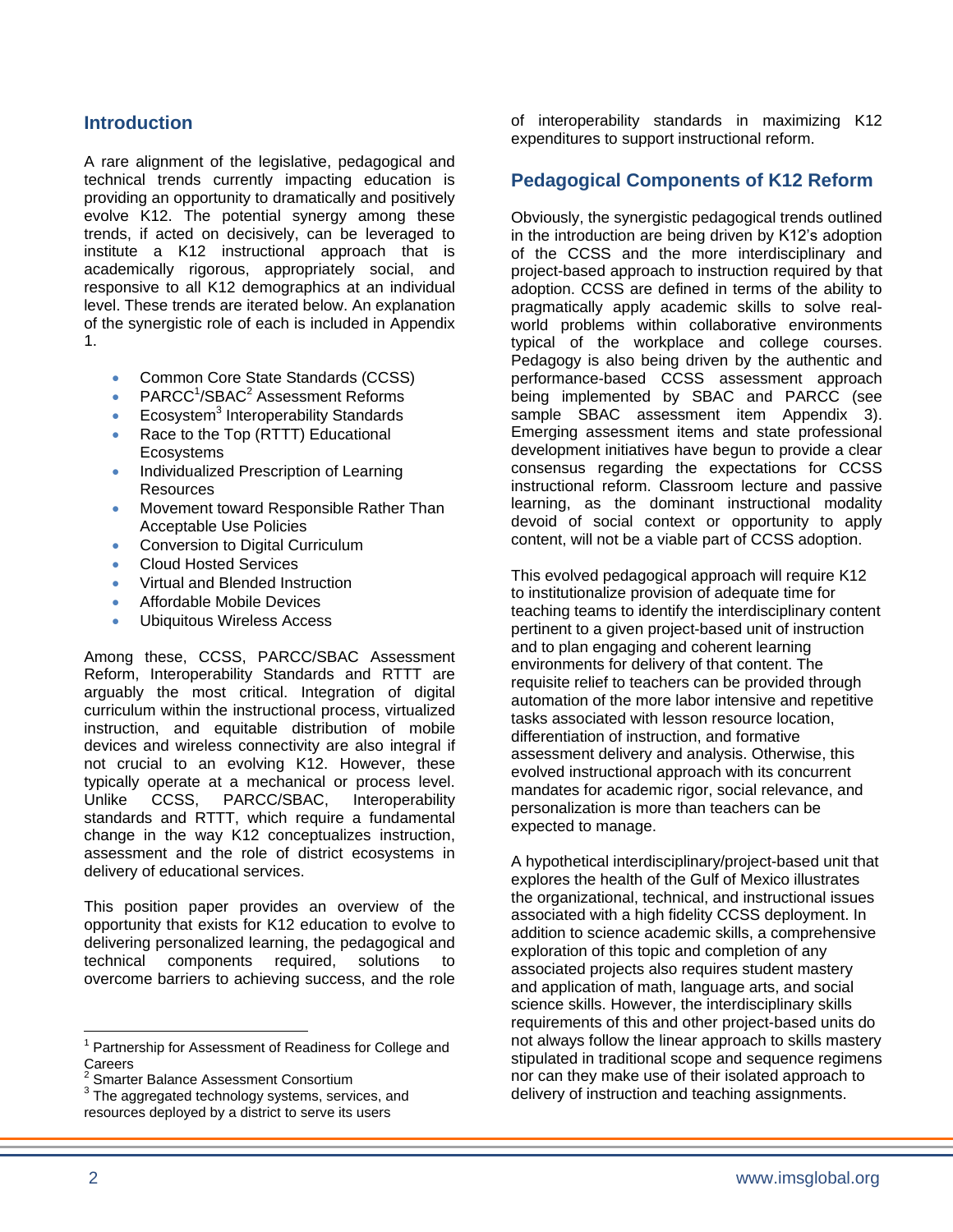Without permanently assigned teaching teams having representation from all core academic disciplines, the required contextual and pedagogically sound sequencing of academic skills appropriate to projectbased topics would be difficult to achieve (and could result in clumsy or ineffective academic skills instruction). Relevance without academic rigor could result. See Graphic I illustrating the incompatibilities associated with an attempt to impose a high fidelity CCSS unit of instruction on top of isolated scope and sequence regimens.

#### **Technical Components of K12 Reform**

The technical portion of this synergistic scenario relies heavily on the interoperability of the various components of district ecosystems. These interoperating components have the capacity to provide teachers with the ability to simultaneously search all available learning object repositories (purchased, public domain, local, and cloud-based) in order to assemble appropriate learning resources for use in a project-based unit of instruction.

| <b>Gulf of Mexico Project-Based Unit</b><br>Inaccessibility issues related to required academic skills                                                                                                                                        |                                                                                                                                               |                                           |                                                                                                                                                                                                                                                                                                                                       |                                           |
|-----------------------------------------------------------------------------------------------------------------------------------------------------------------------------------------------------------------------------------------------|-----------------------------------------------------------------------------------------------------------------------------------------------|-------------------------------------------|---------------------------------------------------------------------------------------------------------------------------------------------------------------------------------------------------------------------------------------------------------------------------------------------------------------------------------------|-------------------------------------------|
| <b>Academic Year</b>                                                                                                                                                                                                                          | <b>Math</b>                                                                                                                                   | <b>Language Arts</b>                      | <b>Science</b>                                                                                                                                                                                                                                                                                                                        | <b>Social Studies</b>                     |
| <b>Grading Periods</b>                                                                                                                                                                                                                        | Scope&Sequence                                                                                                                                | Scope&Sequence                            | Scope&Sequence                                                                                                                                                                                                                                                                                                                        | Scope&Sequence                            |
| $\overline{1^{st}}$ 9 weeks                                                                                                                                                                                                                   | Math skills taught<br>$1st$ 9 wks                                                                                                             | LA skills taught 1 <sup>st</sup><br>9 wks | Project-based<br>Unit $1st 9$ wks                                                                                                                                                                                                                                                                                                     | SS skills taught 1 <sup>st</sup><br>9 wks |
| $2^{nd}$ 9 weeks                                                                                                                                                                                                                              | Math skills taught<br>$2^{nd}$ 9 wks                                                                                                          | LA skills taught 2 <sup>nd</sup><br>9 wks | Sci skills taught $2^{\overline{nd}}$<br>9 wks                                                                                                                                                                                                                                                                                        | SS skills taught 2 <sup>nd</sup><br>9 wks |
| $3rd$ 9 weeks                                                                                                                                                                                                                                 | Math skills taught<br>$3rd 9$ wks                                                                                                             | LA skills taught 3rd<br>9 wks             | Sci skills taught 3 <sup>rd</sup><br>9 wks                                                                                                                                                                                                                                                                                            | SS skills taught 3rd<br>9 wks             |
| $4th$ 9 weeks                                                                                                                                                                                                                                 | Math skills taught<br>$4th$ 9 wks                                                                                                             | LA skills taught 4 <sup>th</sup><br>9 wks | Sci skills taught<br>4th 9 wks                                                                                                                                                                                                                                                                                                        | SS skills taught 4 <sup>th</sup><br>9 wks |
| Scope & sequence<br>9-week periods when the interdisciplinary skills required by the Project-Based Unit<br>are taught (availability not aligned with Project-Based Unit).<br>skills taught                                                    |                                                                                                                                               |                                           |                                                                                                                                                                                                                                                                                                                                       |                                           |
| Project-based unit<br>taught                                                                                                                                                                                                                  | 9-week period when Project-Based unit is taught and when an interdisciplinary<br>range of skills instruction is required, but is unavailable. |                                           |                                                                                                                                                                                                                                                                                                                                       |                                           |
| • Interdisciplinary/project-based formative instruction and assessment, remediation, and enrichment<br>processes are unavailable or difficult to deliver when isolated teaching assignments and scope and<br>sequence regimens are operating. |                                                                                                                                               |                                           |                                                                                                                                                                                                                                                                                                                                       |                                           |
|                                                                                                                                                                                                                                               |                                                                                                                                               |                                           | • Permanently assigned interdisciplinary teacher teams will be required to collaboratively identify and<br>appropriately incorporate all grade level academic skills within a year long series of interdisciplinary units<br>if the practical application of academic skills specified in CCSS/PARCC is to be achieved with fidelity. |                                           |

#### **FIGURE 1 - incompatibilities associated with imposition of a high fidelity CCSS unit of instruction on top of isolated scope and sequence regimens.**

Additionally, the district Instructional or Learning Management System (IMS/LMS) will have to provide federated search capabilities to an adequate number of vetted learning and assessment objects for support of project-based unit construction at all grade levels and in all disciplines. Greater detail regarding IMS/LMS functions is provided in subsequent sections and in appendix 4.

Interoperating ecosystem components can also automate delivery of individually prescribed remedial and enrichment resources based on a continuous and transparent formative assessment process. Provision of this level of teacher assistance is essential to the viability of an evolved learning environment. See Figure 2 illustrating the dual instructional preparations required of teachers by a hypothetical CCSS projectbased instructional unit (the relative amounts of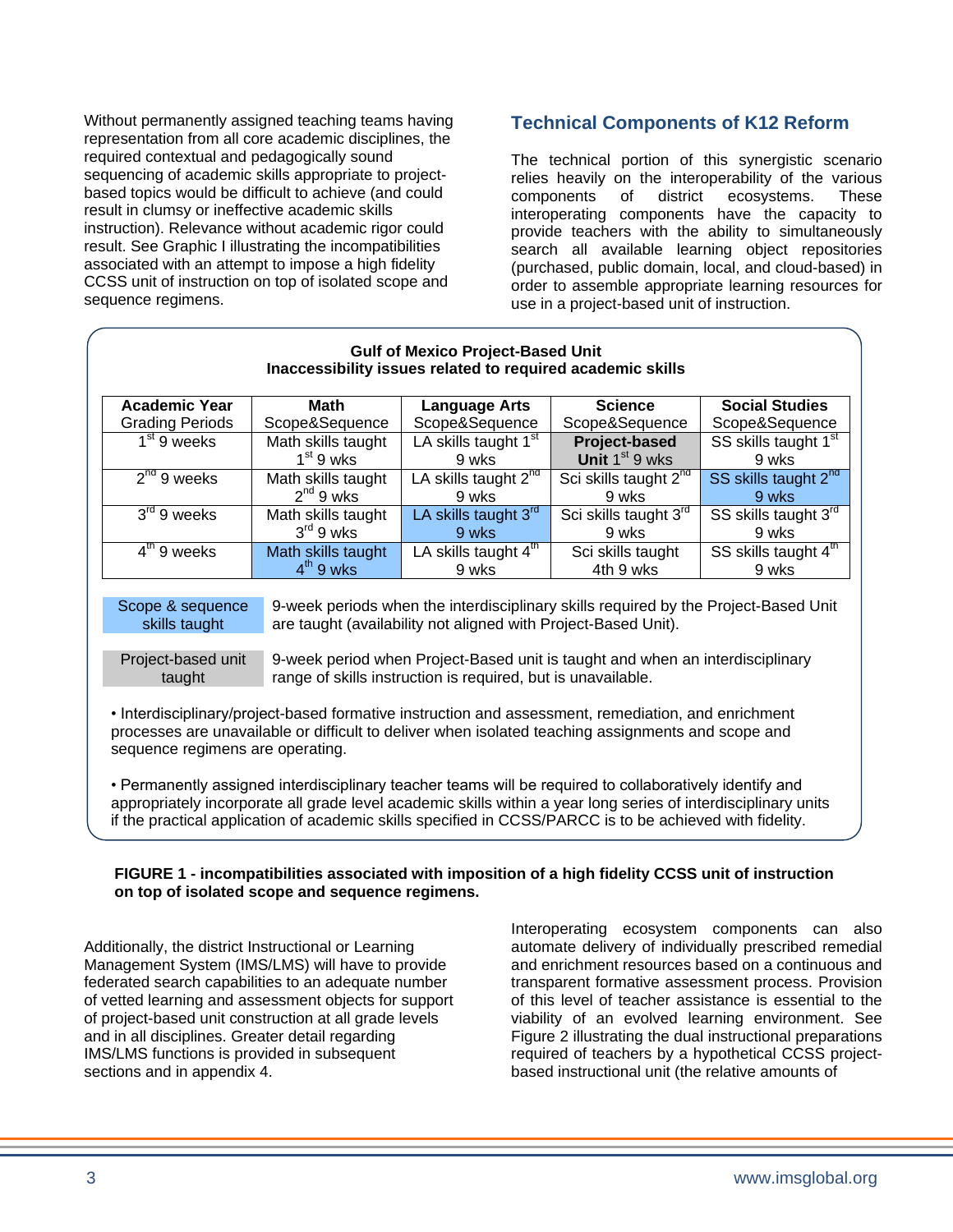explicit academic preparation/remediation and contextual instructional activities required to deliver that unit).



#### **FIGURE 2 - Relative amounts of explicit academic preparation/remediation and contextual instructional activities required to deliver a hypothetical CCSS unit.**

K12 stakeholder expectations increasingly include school district ecosystems that provide the same ease of use, personalized resources and ubiquitous access present in private sector ecommerce and social media applications. State and federal RTTT legislation has further emphasized and codified these expectations by mandating an evolved K12 ecosystem that facilitates: adoption of digital curriculum and assessment; analysis of student academic performance, analysis of teacher and administrator professional performance, prescription of individualized learning and professional development resources, and ingestion of public input. Successful delivery of these mandates requires automated data exchange and interoperation among school districts' human resource, finance, student

*Simply stated, all standards compliant resources whether assessment items, learning objects, courses, assessment results, demographic data, etc. contain standard descriptive information that allows them to be exchanged, displayed and/or processed when presented to standards compliant applications.*

information, learning management, content and Web delivery systems. Many K12 leaders are only beginning to understand and confront the fiscal and human effort required to accomplish these goals.

#### **Barriers to Evolving K12 Ecosystems**

Unfortunately, districts are faced with a compressed timeline and a constrained planning environment to establish evolved K12 ecosystems. The constraints are being dictated by the brevity of the remaining RTTT funding period and by the limited number of other ecosystem funding scenarios, which are typically subject to brief expenditure and planning windows. These circumstances are compelling many K12 leaders to quickly embrace proprietary solutions in order to establish requisite interoperability and data exchange capabilities. The short-lived expedience of a proprietary approach to develop and deliver a RTTT compliant ecosystem is more than negated by its static and inflexible nature. Proprietary solutions are incapable of efficiently evolving with the inevitable changes in K12 instructional approach, assessment, and governance or with the continuous changes in

*Suppliers that are best positioned to disaggregate and enable interoperable content and services will be at a decided advantage in this K12 market.*

the landscape of available vendors and products. Any addition or replacement of a component within a proprietary ecosystem will necessarily involve another commitment of fiscal and human resource to reestablish requisite interoperability and data exchange capabilities.

#### **Solutions and Rationales for Evolved K12 Ecosystems**

There are standards-based approaches to districts' ecosystem interoperability and data exchange capabilities that are far more sustainable and affordable. However, this more rational approach requires cooperation between K12 as an institution and the educational software industry. This collaborative relationship entails development, maintenance and adoption of industry interoperability standards that provide for a common approach to: file format; communication and data exchange; application design; and user management (fortunately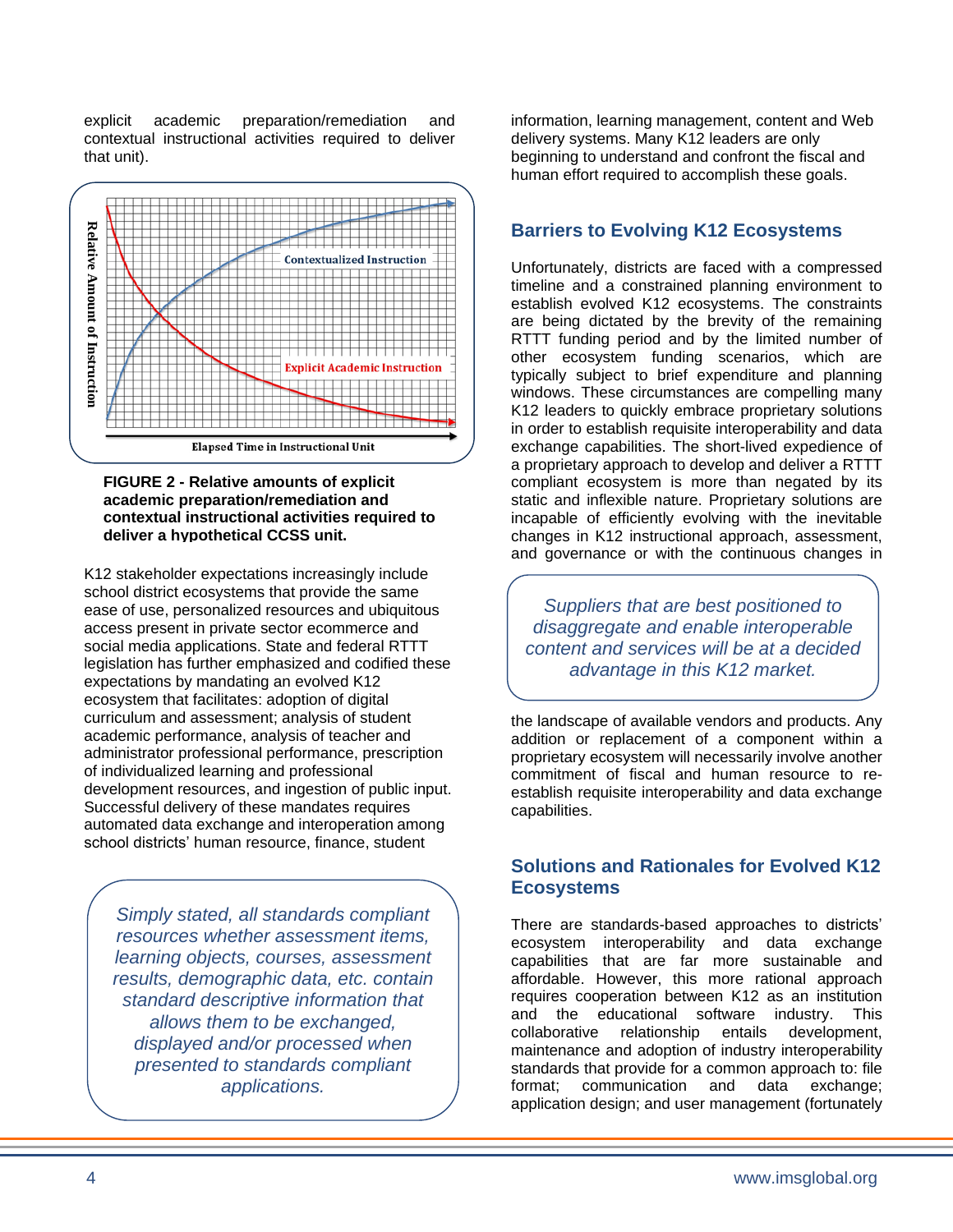there is a non-profit standards organization that facilitates those collaborative processes, IMS Global Learning Consortium at [www.imsglobal.org\)](http://www.imsglobal.org/). Simply stated, all standards compliant resources whether assessment items, learning objects, courses, assessment results, demographic data, etc. contain standard descriptive information that allows them to be exchanged, displayed and/or processed when presented to standards compliant applications. Addition or replacement of individual components of a district's ecosystem becomes a modular process when all components are compliant with industry interoperability and data exchange standards. Each component is inherently capable of working with the others without the need to commit fiscal and human resources to create a custom interface between or among proprietary resources and/or applications.

*Pressures on K12 to adopt digital curriculum, comply with accountability and reporting requirements, and reduce costs are driving expectations for the elimination of isolated silos of proprietary data, content and functions.*

Adoption of interoperability standards is not an all or nothing proposition for districts. Inclusion of requirements in RFPs and contracts for software products to become compliant with interoperability standards by a date certain is a viable starting place. Inquiring about interoperability compliance in initial vendor negotiations is also helpful. These strategies often result in discovery that a product is already compliant with interoperability standards in some areas and the vendor is willing to pursue further compliance as part of a purchase agreement. Any relief from the effort required to sustain proprietary ecosystems is a positive step.

Districts can leverage the fact that vendors (developers of educational software, digital content, online services, etc.) also benefit from adoption of interoperability standards. Neither districts nor vendors benefit from the need to continuously write and rewrite interfaces in order to integrate a new product within an array of proprietary products comprising district ecosystems. Pressures on K12 to adopt digital curriculum, comply with accountability and reporting requirements, and reduce costs are driving expectations for the elimination of isolated silos of proprietary data, content and functions. Given this demand for delivery of more sophisticated services on continuously reduced budgets, districts have no choice but to demand standards-based interoperability and data exchange in products they purchase. Districts require the ability to mix best of breed products to create ecosystems that: comply with the mandates of RTTT and CCSS; implement and leverage other legislative, pedagogical, and technical trends; and address expectations for private sector-like interfaces and functions. Suppliers that are best positioned to disaggregate and enable interoperable content and services will be at a decided advantage in this K12 market.

#### **Crucial Role of Interoperability Standards in Evolving K12**

A typical scenario in which adoption of interoperability standards would be advantageous to a district might involve purchase of an Instructional or Learning Management System (IMS/LMS) for use in managing instructional and assessment content from several suppliers. The newly acquired IMS/LMS would also be required to communicate and exchange data with existing Student Information, Human Resource, Finance and Professional Development Systems. The combined utility of these systems, if interoperating efficiently, could deliver all of the mandated RTTT educational ecosystem functions and enable the evolved instruction and assessment prescribed by CCSS. The germane standards that facilitate the required interoperability, communication and data exchange among these systems and resources are specified in Figure 3.

*Ultimately, pursuit of interoperability in ecosystems must impact the core competency of K12 by empowering teachers to deliver more efficient and effective instruction.*

Ultimately, pursuit of interoperability in ecosystems must impact the core competency of K12 by empowering teachers to deliver more efficient and effective instruction. An evolved K12 has profound implications regarding the technology services that must be delivered to students and teachers. Perhaps most critical for teachers are the capacities to: single sign-on to all instructional and assessment content repositories; simultaneously search all repositories for formative, remedial, and enrichment content pertinent to specific interdisciplinary topics; and individually assign content based on formative assessment.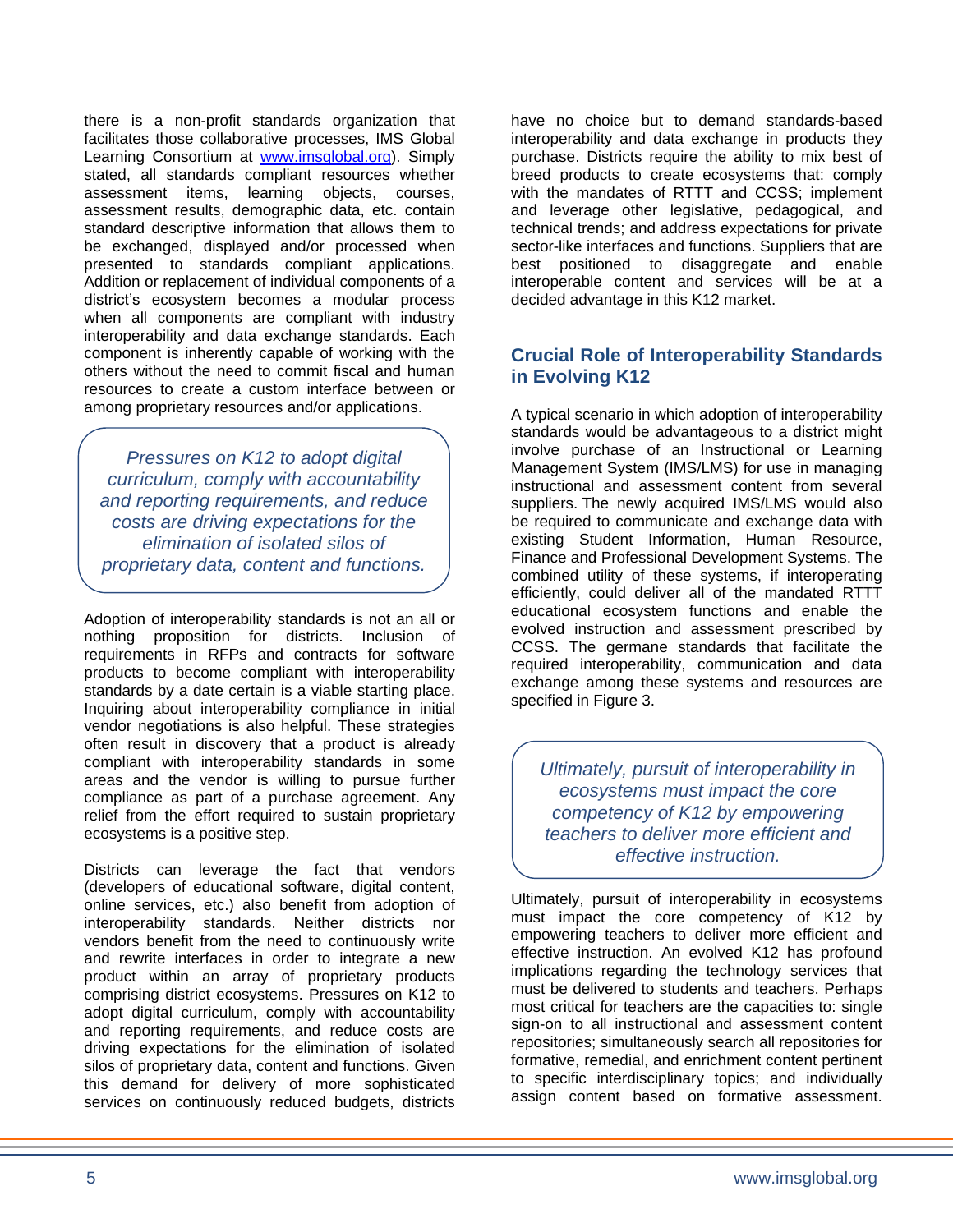Absence of these functions will drastically reduce assistance to teachers regarding lesson resource location, differentiation of instruction and formative assessment. This situation would render demands for instruction that is academically rigorous, relevant, and personalized unreasonably burdensome to produce.



**Interoperability Standards Facilitating Flexible Educational Ecosystem** LTI - Single sign-on access to all learning tools and resources through LMS/IMS LIS - Maintenance of users and user outcomes QTI - Exchange and delivery of assessment items and results across systems APIP - Makes test items accessible for students with a variety of disabilities LODE - discovery and retrieval of learning content stored in repositories SIF - enables diverse educational systems to interact and share data HTML - displays system web pages and other user information in a web browser

#### **FIGURE 3 - Germane standards that facilitate the required interoperability, communication and data exchange to attain RTTT/CCSS compliance.**

#### **Confluence of Pedagogy and Technology**

A CCSS instructional environment, which stipulates acquisition of college and career skills through contextual application of academic content to solve problems, is most succinctly termed constructivist. Constructivism is generally accepted as a learning process that allows a student to directly experience

and act upon an environment in order to acquire and test new knowledge. This situation should be reassuring to most K12 leaders since constructivism is central to the learning theories of Piaget, Dewey and Montessori (common pedagogical reading requirements in most professional preparation regimens). However, constructivism is far removed from the instruction provided by much of K12 (lecture driven, socially isolated, and emphasizing memorization ostensibly to prepare students for highstakes testing). Given national K12 data, few would argue for the effectiveness of this approach. True K12 instructional innovation will have to be deliberate in its embrace of the inherent constructivist tenets of CCSS, the capabilities of interoperable K12 ecosystems and other current educational trends that will make substantive reform tenable. See appendix 1.

There is a serendipitous confluence of interoperable K12 ecosystem capabilities and CCSS learning theory requirements that will facilitate delivery of critical assistance to teachers and rich learning environments to students. An interoperable K12 ecosystem can enable use of mobile devices to create interactive instructional environments and to transparently embed formative assessment processes within instruction to inform the assignment of personalized digital content. These interactive instructional environments will be dominated by active/performance based instruction requiring student interfaces that will transition from laptops to personal communication devices (tablets, smart phones, etc.). Students will use their mobile devices to provide input regarding the strategies, academic content and formula, and calculation results they employ to solve interdisciplinary project-based problems or to reach and present conclusions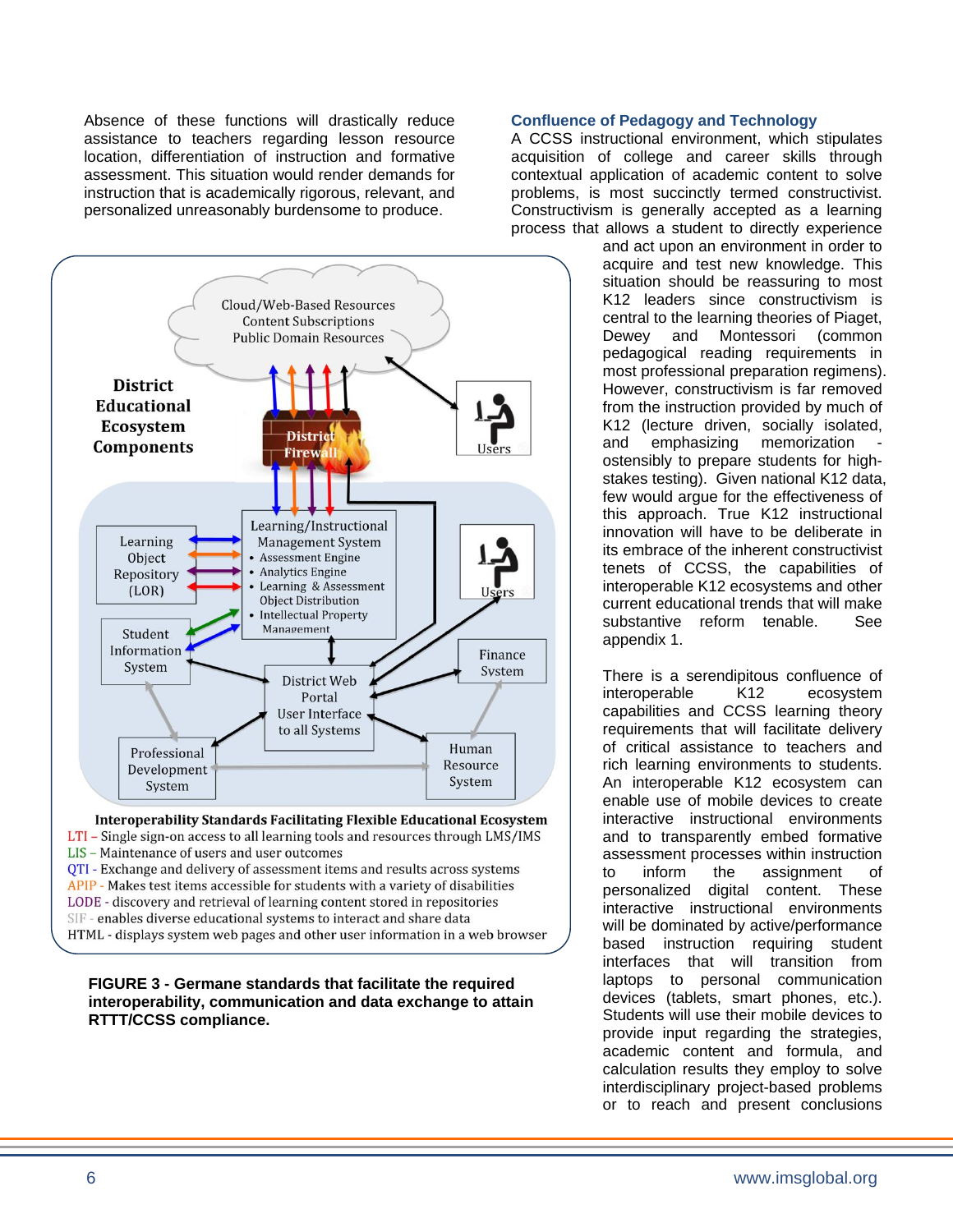regarding interdisciplinary project-based issue exploration. Teachers will use a mobile device to continuously record the effectiveness with which students collaboratively apply academic content and formula to solve the problems or address the issues contained within the interdisciplinary project based events. This converged approach to instruction and assessment can be accomplished synchronously through use of real time rubric driven observations and asynchronously through a digital journal process that includes requirements for extended expository responses, completion of academic assessment items, and upload of digital artifacts. A continuous and transparent flow of formative data would inform the individualized prescription of remedial and enrichment resources to students.

The combined impact of a high fidelity implementation of CCSS pedagogy and PARCC/SBAC assessment approaches and deployment of interoperable K12 ecosystems could actually relieve teachers of the burden of continuously halting instruction to administer formal and disruptive formative assessments. See Figure 4 illustrating use of interoperating systems, learning and assessment objects, and assessment and analytics engines to accomplish personalized/closed loop learning. See Appendix 2 for a detailed description of a CCSS digital journal process.

All the components of substantive instructional reform are staged; however, the window of opportunity is limited.



**Figure 4 - Use of interoperating systems, learning and assessment objects, and assessment and analytics engines to accomplish closed loop/personalized learning.**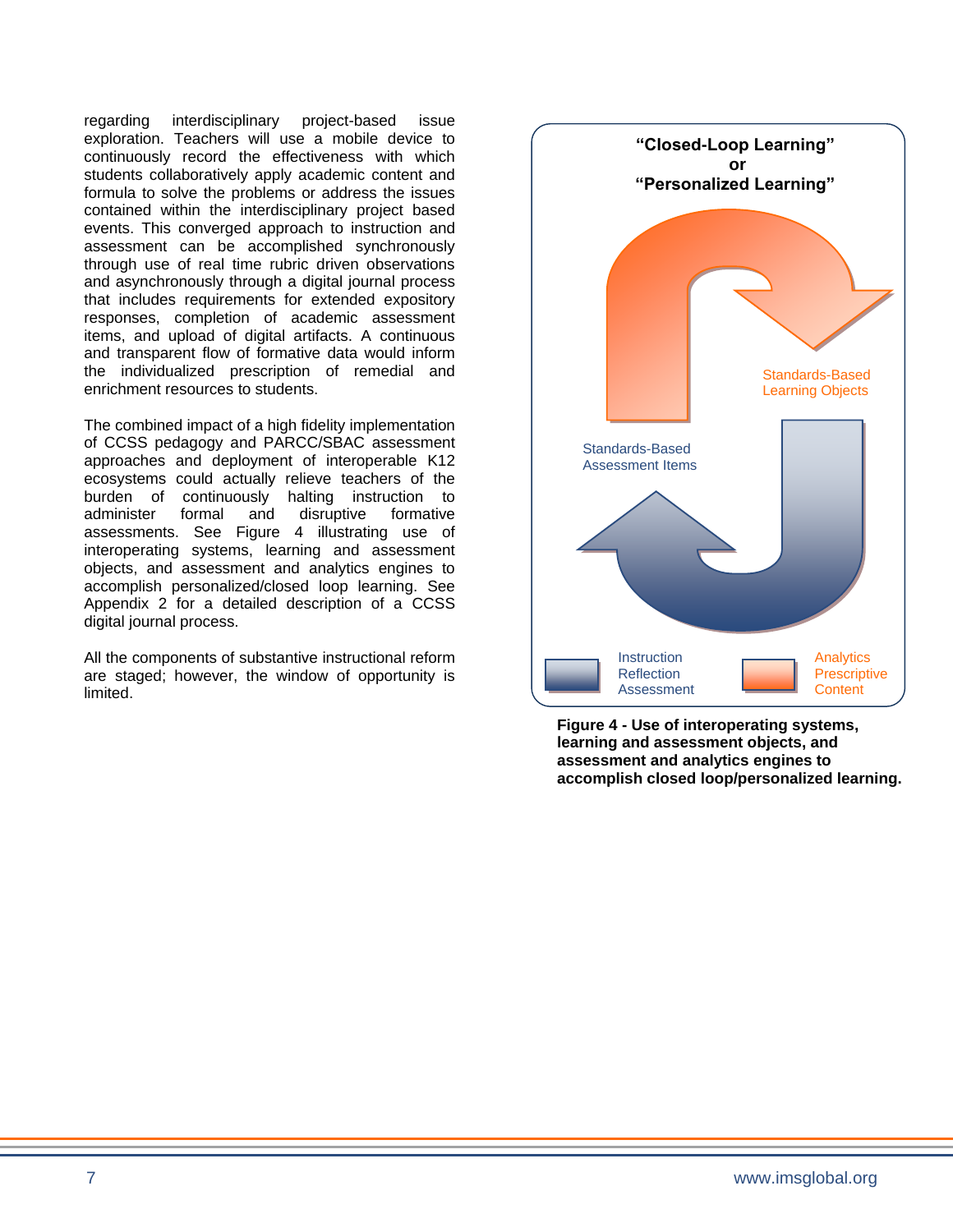### **TOP FIVE TAKEAWAYS**

- 1. A rare alignment of the legislative, pedagogical and technology trends currently impacting education is providing an opportunity to dramatically and positively evolve K12 education. This synergetic scenario is largely being driven by K12's adoption of Common Core State Standards. Unfortunately, the reality today is that this evolved instructional approach is more than teachers can be expected to manage because proprietary digital content and technology resources do not easily integrate.
- 2. Pressures on K12 to adopt digital curriculum, comply with accountability and reporting requirements, and reduce costs are driving expectations for the elimination of isolated silos of proprietary data, content and functions.
- 3. Faced with a compressed timelines and constrained funding, K12 leaders are compelled to quickly embrace proprietary solutions that are static and inflexible in order to establish requisite interoperability and data exchange capabilities. Unfortunately, closed proprietary solutions are not sustainable or scalable, requiring costly, custom integrations as new systems are added to a district's technology ecosystem.
- 4. Districts would benefit greatly by pursuing a more rational and affordable standards-based approach to improving interoperability and data exchange capabilities. IMS Global Learning Consortium, a non-profit standards organization, is currently facilitating collaboration with leading K12 districts and the educational software industry to develop, maintain and adopt interoperable technical standards that provide a common approach for the exchange of data between applications.
- 5. Putting in place a next generation, interoperable digital learning ecosystem is key to positively impacting the core competency of K12 by empowering teachers to be more efficient and effective in delivering "closed-loop learning" or "personalized instruction."

#### **About IMS Global Learning Consortium**

IMS Global is a nonprofit organization that advances technology that can affordably scale and improve educational participation and attainment. IMS members are leading suppliers, institutions and government organizations that are enabling the future of education by collaborating on interoperability and adoption initiatives. IMS sponsors Learning Impact: A global awards program & conference to recognize the impact of innovative technology on educational access, affordability, and quality. For more information visit [www.imsglobal.org](http://www.imsglobal.org/) or contact [info@imsglobal.org.](mailto:info%40imsglobal.org?subject=)

Twitter: @LearningImpact Learning Impact Blog: [www.imsglobal.org/blog/](http://www.imsglobal.org/blog/)

tel: +1 407.362.7783 fax: +1 407.333.1365

Copyright © 2012 by IMS Global Learning Consortium, Inc.

All Rights Reserved.

The IMS Logo is a registered trademark of IMS Global Learning Consortium.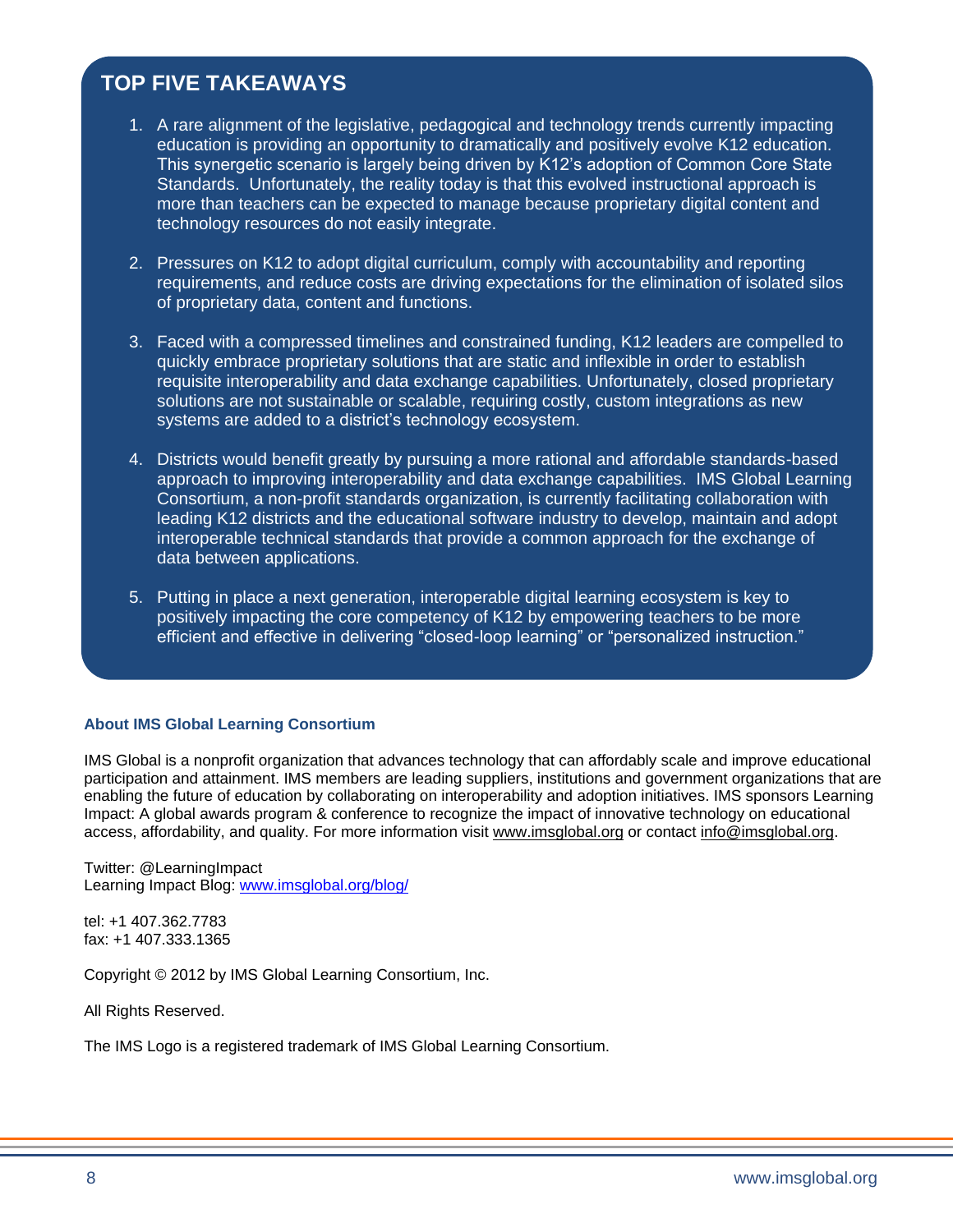- **Common Core State Standards (CCSS)** Academic standards described in terms of the student's ability to pragmatically apply academic skills to solve real-world problems
- **PARCC/SBAC Assessment Reforms** Guidelines for districts to implement instructional and assessment reform that emphasizes performance-based curriculum and mastery measurement based on pragmatic interdisciplinary application of academic skills to solve real-world problems (college and career readiness)
- **Ecosystem Interoperability Standards** Standardized data and content exchange methods, file formats and application designs that will enable districts to deploy educational eco-systems with the interoperability, automated functions, and efficiencies necessary to comply with RTTT mandates
- **Race to the Top (RTTT) Educational Ecosystems** Specifications for a comprehensive interoperating educational eco-system of curriculum management, assessment, and professional development applications
- **Individualized Prescription of Learning Resources** resulting from business intelligence to automatically infer a continuous flow of appropriate remedial digital resources for individual students based on formative assessment results, required relief for teachers if they are to deliver high fidelity CCSS instruction
- **Movement toward Responsible rather than Acceptable Use Policies** Enables use of public and moderated forums by students and teachers to synchronously and asynchronously collaborate and exchange information to solve problems and discuss issues using academic content contextually
- **Conversion to Digital Curriculum** Instructional resources that can be automatically queried and assigned using extensive meta data sets including academic standards, academic deficiencies, thematic or interdisciplinary topic, grade and proficiency levels, exceptionalities and accommodations, etc.
- **Cloud Hosted Services** ubiquitously accessible Web-delivered educational resources and services ideally suited to the application integration, data and information exchange, and automated prescription and delivery of educational resources within a RTTT educational eco-system
- **Virtual and Blended Instruction** Web-delivered learning environment ideally suited to collaborative learning, individualized academic standards remediation or enrichment, interaction with experts and resources outside the instructional environment, and integration within a RTTT educational eco-system
- **Affordable Mobile Devices** enables flexibility regarding the time and location of the learning environment and facilitates a continuous flow of formative assessment data resulting from student participation in collaborative problem solving activities, explicit standards mastery exercises, and other activities where the student input and responses can be written to a student record data base through a mobile device
- **Ubiquitous Wireless Access** ubiquitous access to all RTTT educational ecosystem resources through use of affordable mobile devices in school and in all other appropriate learning environments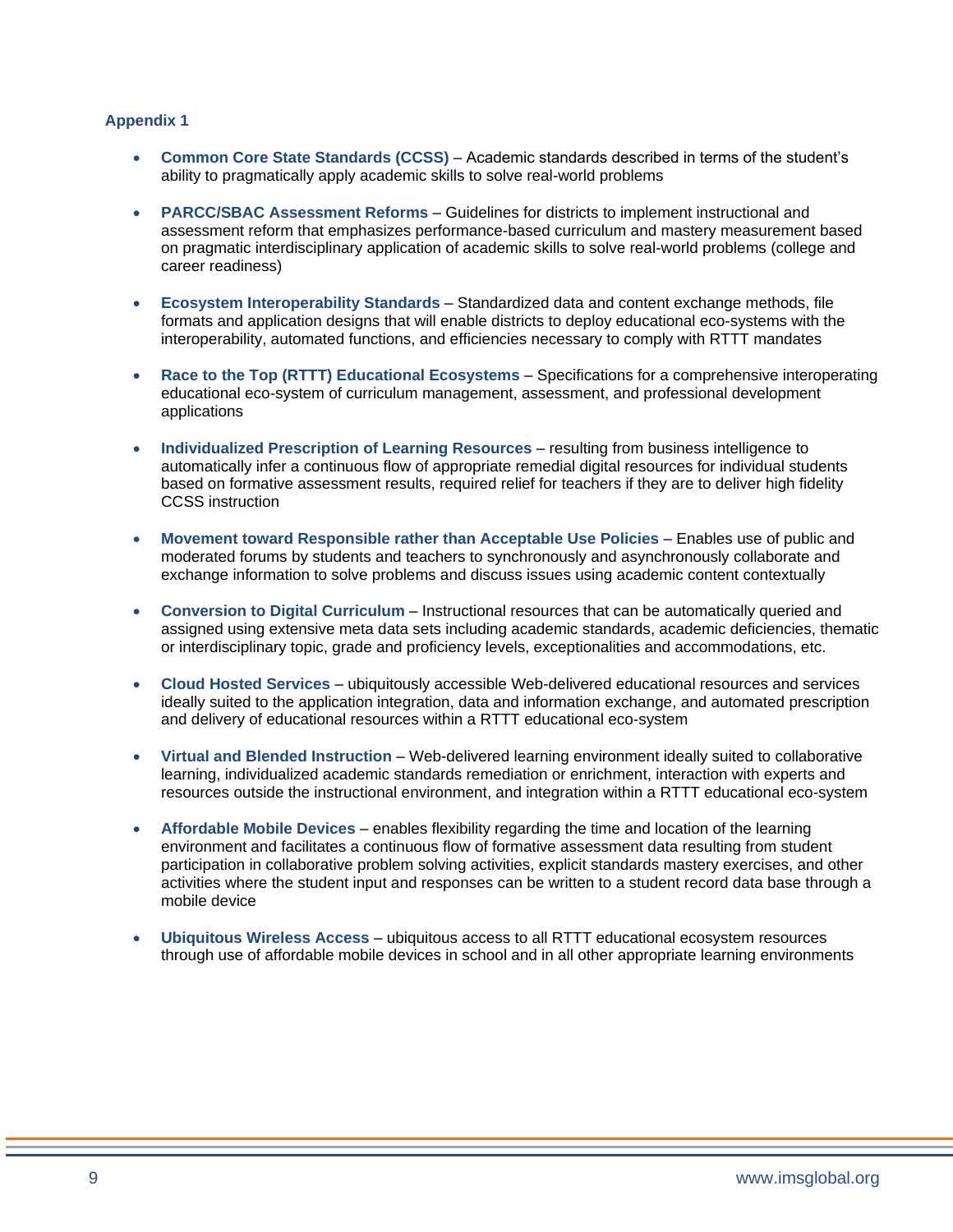#### **Digital Journal as Instructional and Formative Assessment Approach**

Constructivist learning environments require frequent opportunities for students to apply academic content to solve problems and to reflect on their experiences while applying that content. This reflective or journal writing process can be accomplished through a digital journal interface used to gather formative assessment information pertaining to participation in project-based learning activities. Journal information/formative assessment data can then be distributed to appropriate systems and personnel for remediation, enrichment, intervention and feedback.

#### **Information submitted through the Digital Journal**

An example of the information types to be gathered through student journal entries is provided below.

- Text Extended response/reflection using a variety of writing types (expository, narrative, comparative, persuasive, analytic, etc.) to describe meta cognitive, knowledge construction and deconstruction, self actualization, and academic content application processes required to successfully engage in a specific project-based learning activity:
	- What did my group and I have to think about, discuss and understand before we could begin planning our project?
	- What new knowledge did my group and I consider and use when working on our project and how did our approach to working on our project change as a result of the new knowledge we had obtained?
	- How have my abilities and how I think of myself changed as a result of the new knowledge and experiences I acquired during completion of the group project?
	- Describe how your group used a new (math, science, social studies, language arts, fine arts) skill or concept to solve a problem or understand an issue related to completion of your project.
- Academic Mastery Data Formative assessment data addressing the student mastery level of the academic skills and content required to successfully engage in a specific project-based learning topic (prefaced with language explaining that these questions will ask you to apply skills/knowledge you have already applied to your projects but used in a different problem solving context):
	- Academic mastery assessment items covering pertinent skills and information students have used to this point.
- Digital artifacts produced during in the project based learning activities.

#### **Teacher Interface for Creating Digital Journals**

An intuitive journal creation interface will enable teachers to quickly create the prompts, assembled academic mastery assessment items, and upload links students will see when completing their journal entries. Teachers will also be enabled to provide information to the LMS/IMS and other interoperating ecosystem components (such as the Student Information System) to be used in the automated assembly of the Digital Journal student interface. This process ultimately results in automatic forwarding of formative assessment information to analytics engines, essay scoring engines, and learning object repositories to facilitate the identification of individually appropriate remedial and enrichment resources. An example of the information types to be entered through the journal creation interface is provided below.

- Project topic
- Participating students (for inference of classes, schedules, identity from interoperating ecosystem)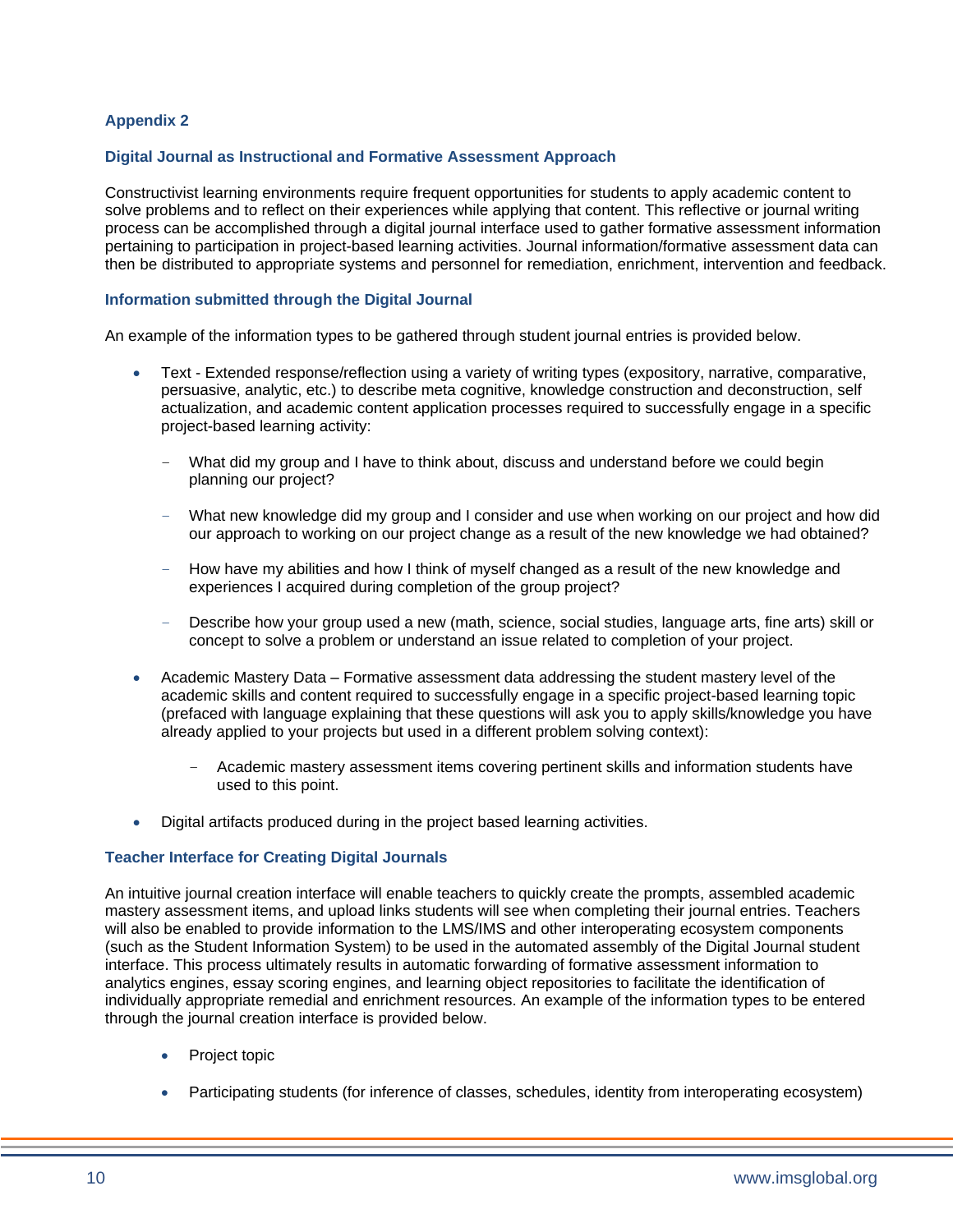- Academic standards required to successfully engage in the project-based learning topic (for automated insertion of academic assessment items for formative assessment and identification of individually appropriate remedial and enrichment resources through the interoperating ecosystem)
- Required areas of extended response and reflection
- Links to digital artifacts upload directory

#### **Application of Digital Journal Responses**

Examples of the use of the information provided by student journal entries are included below.

- Teacher use of rubric driven assessment of student extended response/reflection portions of the digital journal and placement of the text artifact and scored rubric in student portfolio, individualized and group feedback as warranted
- Submission of student extended response/reflection portions of the digital journal to AES engine
- Submission of Student formative assessment data to IMS/LMS analytics engine
- Automated prescription of remedial or enrichment learning objects based on results of formative assessment items and AES and placement of these learning objects in individual student IMS/LMS account assignment/play list, mastery monitored through formative assessment reports/charts, individualized and group feedback as warranted
- Placement of student digital projects/artifacts (presentations, graphics, multimedia, etc.) in student portfolio, individualized and group feedback as warranted

#### **Cyclical Nature of the Journal Entry Process**

The teacher interface is used periodically to create the next iteration of the Digital Journal and the process is repeated appropriately for the duration of the project-based instructional unit. Closed Loop or Personalized Learning is accomplished transparently to the instructional process. See Graphic 4 illustrating use of interoperating systems, learning and assessment objects, and assessment and analytics engines to accomplish personalized/closed loop learning.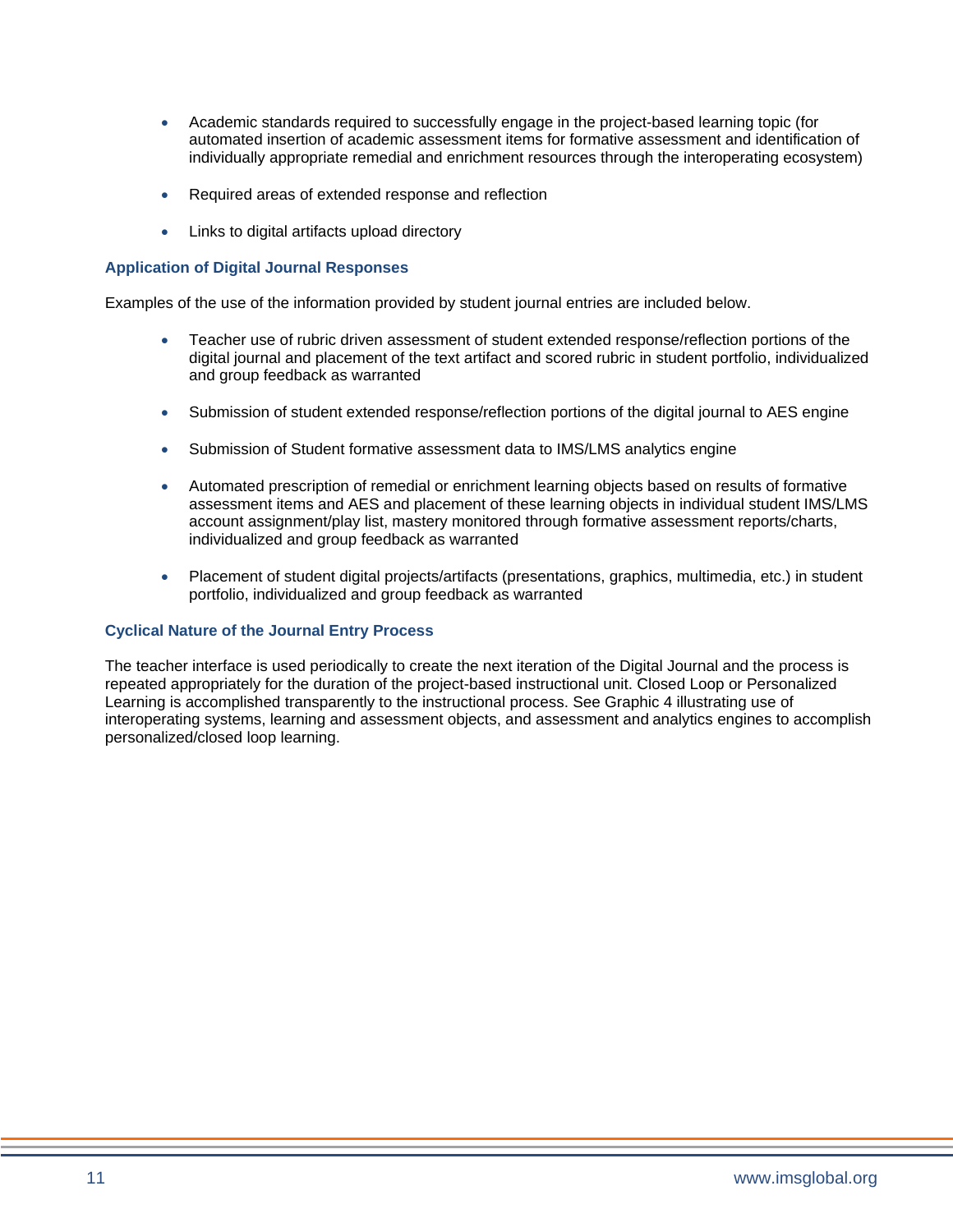Below is an excerpt of a sample SBAC assessment item. To see the complete sample, you can download it here: [www.imsglobal.org/articles/SBACSampleItem102212.pdf](http://www.imsglobal.org/articles/SBACSampleItem102212.pdf)

ELA Grade 6 Draft Sample PT Item Form C3 T1, T3, T4 And C4 T2, T3, T4



#### ELA.6.PT.3.03.083 C3 T1, T3, T4 And C4 T2, T3, T4

| ELA.6.PT.3.03.083<br>Sample Item ID:                                                                                                                                                                                                                                                                                                                                                                                                                                                                                                                                                                                                                                                                                                                                                                                                                                                                                                                                                                                                                                                                         |
|--------------------------------------------------------------------------------------------------------------------------------------------------------------------------------------------------------------------------------------------------------------------------------------------------------------------------------------------------------------------------------------------------------------------------------------------------------------------------------------------------------------------------------------------------------------------------------------------------------------------------------------------------------------------------------------------------------------------------------------------------------------------------------------------------------------------------------------------------------------------------------------------------------------------------------------------------------------------------------------------------------------------------------------------------------------------------------------------------------------|
| Young Wonders                                                                                                                                                                                                                                                                                                                                                                                                                                                                                                                                                                                                                                                                                                                                                                                                                                                                                                                                                                                                                                                                                                |
| 6/1                                                                                                                                                                                                                                                                                                                                                                                                                                                                                                                                                                                                                                                                                                                                                                                                                                                                                                                                                                                                                                                                                                          |
| <b>Primary Claims</b><br>Claim 3: Students can employ effective speaking and listening skills for a range of<br>purposes and audiences.<br>Claim 4: Students can engage in research/inquiry to investigate topics and to analyze,<br>integrate, and present information.                                                                                                                                                                                                                                                                                                                                                                                                                                                                                                                                                                                                                                                                                                                                                                                                                                     |
| These claims and targets will be measured by scorable evidence collected.<br>Claim 3<br>1. LANGUAGE & VOCABULARY USE: Strategically use precise language<br>(including academic and domain-specific vocabulary), figurative language, syntax,<br>grammar, and discourse appropriate to the intent, purpose, and audience when speaking.<br>3. PLAN/SPEAK/PRESENT: Gather and organize information, compose,<br>and orally deliver short (e.g., summaries) and longer (presentations) for different purposes<br>and audiences, drawing from a range of digital media to enhance the message or intent<br>4. LISTEN/INTERPRET: Analyze, interpret, and use information delivered orally or visually<br>Claim 4<br>2. ANALYZE/INTEGRATE INFORMATION: Gather, analyze, and<br>integrate multiple sources of information/evidence to support a presentation on<br>a topic<br>3. EVALUATE INFORMATION/SOURCES: Evaluate relevancy, accuracy, and<br>completeness of information from multiple sources<br>4. USE EVIDENCE: Generate a claim or a main idea and cite evidence to support<br>arguments or conjectures |
| n/a                                                                                                                                                                                                                                                                                                                                                                                                                                                                                                                                                                                                                                                                                                                                                                                                                                                                                                                                                                                                                                                                                                          |
| <b>Primary Standards</b>                                                                                                                                                                                                                                                                                                                                                                                                                                                                                                                                                                                                                                                                                                                                                                                                                                                                                                                                                                                                                                                                                     |
| <b>Speaking &amp; Listening</b><br>SL-1, SL-2, SL-3, SL-4, SL-5, SL-6, L-1, L-3a, L-6<br><b>Research</b><br>R-1, R-9, RLiteracy-1, RH and RST 1-3 and 7-9<br>W-1a, W-1b, W-8, W-9, WLiteracy 8, WLiteracy 9                                                                                                                                                                                                                                                                                                                                                                                                                                                                                                                                                                                                                                                                                                                                                                                                                                                                                                  |
| 4                                                                                                                                                                                                                                                                                                                                                                                                                                                                                                                                                                                                                                                                                                                                                                                                                                                                                                                                                                                                                                                                                                            |
| Medium                                                                                                                                                                                                                                                                                                                                                                                                                                                                                                                                                                                                                                                                                                                                                                                                                                                                                                                                                                                                                                                                                                       |
| <b>TBD</b>                                                                                                                                                                                                                                                                                                                                                                                                                                                                                                                                                                                                                                                                                                                                                                                                                                                                                                                                                                                                                                                                                                   |
| <b>Testing Contractor</b>                                                                                                                                                                                                                                                                                                                                                                                                                                                                                                                                                                                                                                                                                                                                                                                                                                                                                                                                                                                                                                                                                    |
|                                                                                                                                                                                                                                                                                                                                                                                                                                                                                                                                                                                                                                                                                                                                                                                                                                                                                                                                                                                                                                                                                                              |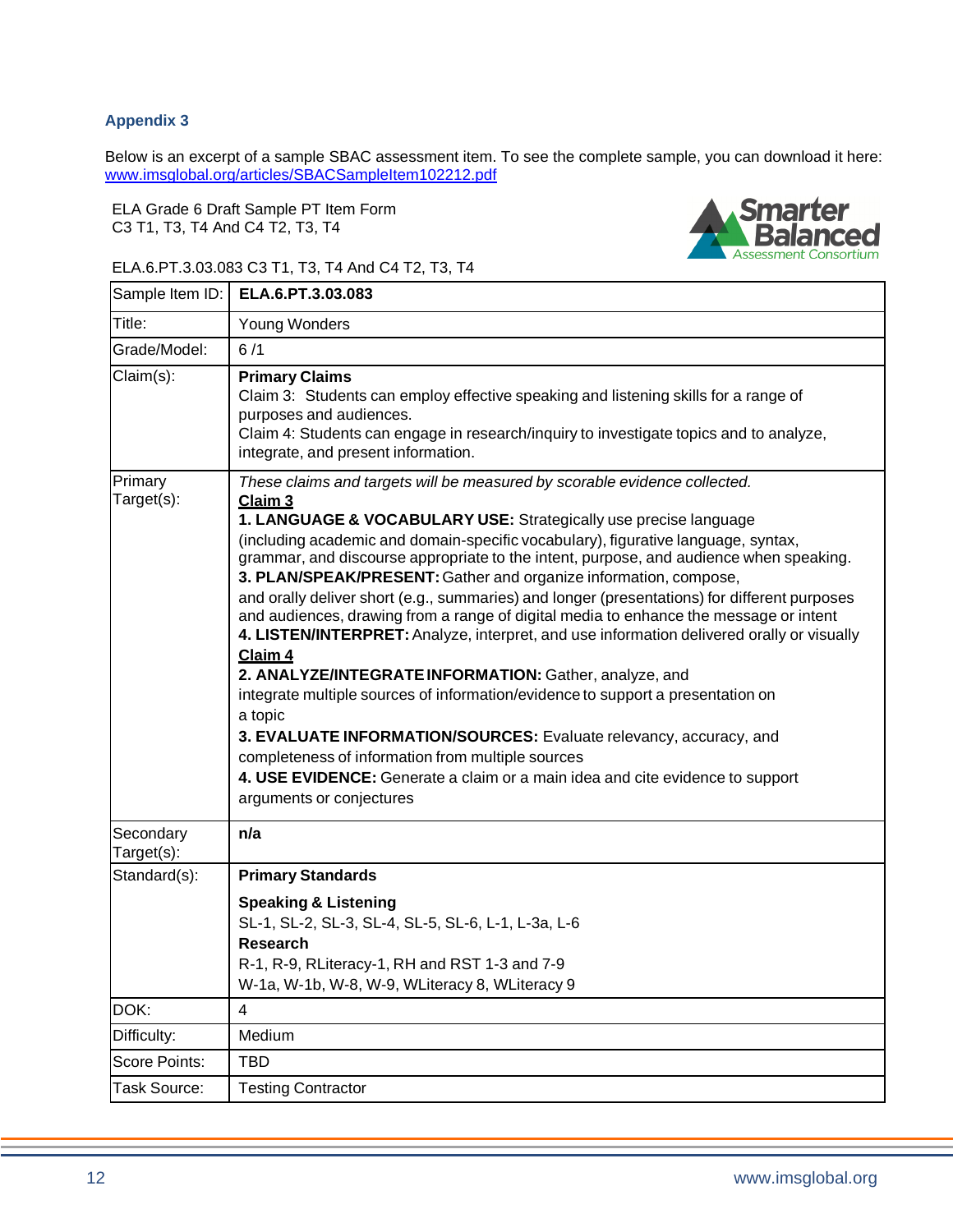| How this task<br>contributes to<br>the sufficient<br>evidence for<br>the claims: | In order to complete the performance task, students<br>1. Make inferences and summarize using key details in text.<br>2. Analyze information presented in multiple texts.<br>3. Analyze information delivered orally and visually.<br>4. Conduct short research on a topic, analyze and interpret the information, and cite<br>evidence about how it supports a concept.<br>5. Organize, compose, and deliver oral presentations using precise language appropriate to<br>purpose and audience.<br>6. Use visual or audio information to enhance oral presentations. |  |  |  |
|----------------------------------------------------------------------------------|----------------------------------------------------------------------------------------------------------------------------------------------------------------------------------------------------------------------------------------------------------------------------------------------------------------------------------------------------------------------------------------------------------------------------------------------------------------------------------------------------------------------------------------------------------------------|--|--|--|
| Item type:                                                                       | PT                                                                                                                                                                                                                                                                                                                                                                                                                                                                                                                                                                   |  |  |  |
| Target-specific<br>attributes (e.g.,<br>accessibility<br>issues):                | Students with visual and hearing impairments may require alternative formats of the<br>information presented. Students with speaking impairments may require alternative options<br>for presenting their speeches.                                                                                                                                                                                                                                                                                                                                                   |  |  |  |
| Stimuli:                                                                         | <b>Sources</b>                                                                                                                                                                                                                                                                                                                                                                                                                                                                                                                                                       |  |  |  |
|                                                                                  | A simulated dictionary website                                                                                                                                                                                                                                                                                                                                                                                                                                                                                                                                       |  |  |  |
|                                                                                  | Three websites about young people:<br>http://www.hickoksports.com/history/worldsnowb.shtml<br>http://news.discovery.com/human/genius-great-111101.html<br>http://myhero.com/go/directory/page.asp?dir=child                                                                                                                                                                                                                                                                                                                                                          |  |  |  |
|                                                                                  | <b>Video: Mikey Carraway</b><br>http://www.cnn.com/2012/01/04/living/cnnheroes-young-<br>wonders/index.html<br>Mikey Carraway champions organ donation while feeding the homeless in Oakland, CA (1:10)                                                                                                                                                                                                                                                                                                                                                              |  |  |  |
|                                                                                  | A student-selected article from a website of students' choosing (may use suggested<br>option: http://myhero.com/go/directory/page.asp?dir=child)                                                                                                                                                                                                                                                                                                                                                                                                                     |  |  |  |
|                                                                                  | <b>Interview</b><br>Ana Dodson raises money for Peruvian orphans<br>http://www.girlshealth.gov/spotlight/2008/2008.01.cfm                                                                                                                                                                                                                                                                                                                                                                                                                                            |  |  |  |
|                                                                                  | <b>Ana Dodson</b><br>A giving heart<br>Ana was adopted when she was a little baby, but she always dreamed of returning to the<br>country she was born in. When she visited a Peruvian orphanage 4 years ago, she saw how<br>the children were not as fortunate as she was and she decided to make it her mission to help<br>them. Read about her story, about her trip to Peru, and how she opened her heart to give<br>back to the place she once called home.                                                                                                      |  |  |  |
|                                                                                  | How old are you?<br>I am 15 years old.                                                                                                                                                                                                                                                                                                                                                                                                                                                                                                                               |  |  |  |
|                                                                                  | What grade are you in?<br>I am in 10th grade.                                                                                                                                                                                                                                                                                                                                                                                                                                                                                                                        |  |  |  |

To see the complete SBAC sample assessment form, you can download it here: [www.imsglobal.org/articles/SBACSampleItem102212.pdf](http://www.imsglobal.org/articles/SBACSampleItem102212.pdf)